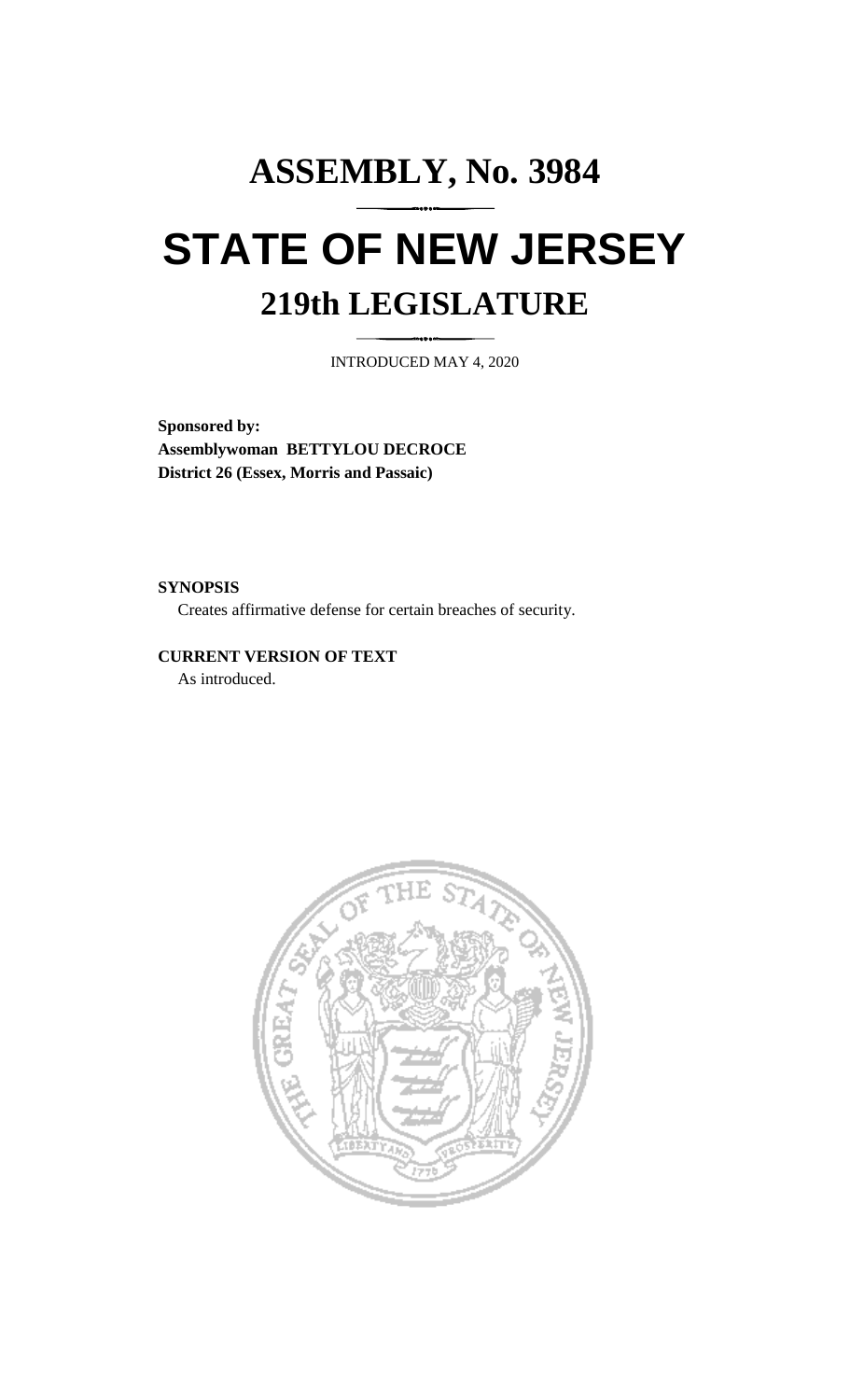**AN ACT** concerning affirmative defense for certain breaches of security and supplementing Title 56 of the Revised Statutes. **BE IT ENACTED** *by the Senate and General Assembly of the State of New Jersey:* 7 1. As used in P.L., c. (C. ) (pending before the Legislature as this bill): "Breach of security" shall have the same meaning as provided in section 10 of P.L.2005, c.226 (C.56:8-161). "Breach of security" shall not include: the good faith acquisition of personal information or restricted information by the covered entity's employee or agent for the purposes of the covered entity's, provided that the personal information or restricted information is not used for an unlawful purpose or subject to further unauthorized disclosure; and acquisition of personal information or restricted information pursuant to a search warrant, subpoena, or other court order, or pursuant to a subpoena, order, or duty of a regulatory State agency "Business" means any limited liability company, limited liability partnership, corporation, sole proprietorship, association, public or private institution of higher education, as defined in section 1 of P.L.2012, c.75 (C.18A:3-29), or other group, however organized and whether operating for profit or not-for-profit, including a financial institution organized, chartered, or holding a license authorizing operation under the laws of this State, any other state, the United States, or any other country, or any financial institution parent or subsidiary. "Covered entity" means a business, or State or local government unit that accesses, maintains, communicates, or processes personal information or restricted information in or through one or more systems, networks, or services located within or outside this State. "Director" means the Director of the Division of Consumer Affairs in the Department of Law and Public Safety. "Local government unit" means a county, municipality, or other political subdivision of the State, or any agency, authority, or other entity thereof. "Personal information" shall have the same meaning as provided in section 10 of P.L.2005, c.226 (C.56:8-161). "Restricted information" means any information about an individual, other than personal information, that, alone or in combination with other information, including personal information, can be used to distinguish or trace the individual's

 identity or that is linked or linkable to an individual, if the information is not encrypted, redacted, or altered by any method or technology in a manner that the information is unreadable, and the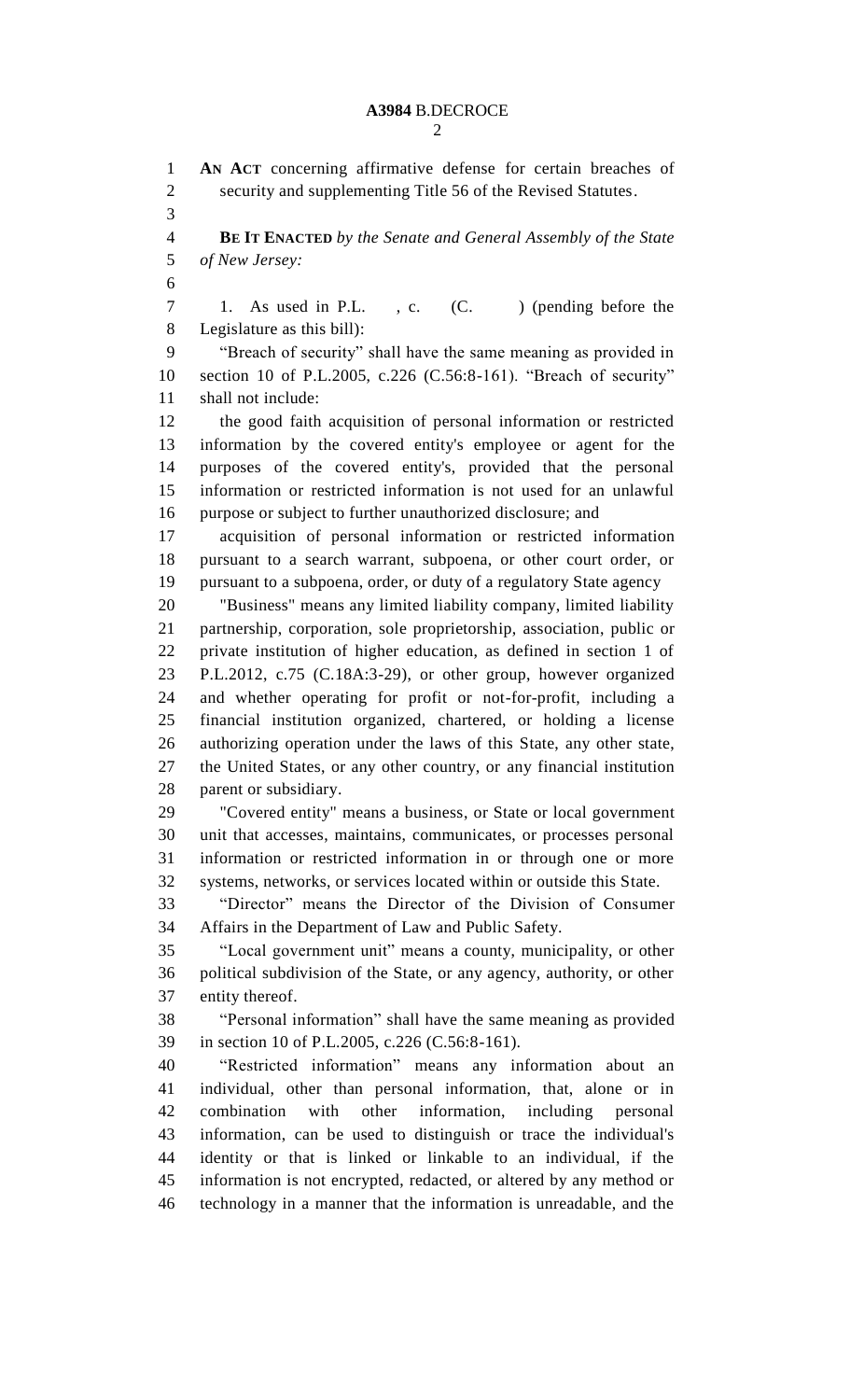breach of which is likely to result in a material risk of identity theft or other fraud to person or property. 2. a. A covered entity seeking an affirmative defense pursuant to P.L. , c. (C. ) (pending before the Legislature as this bill) shall have created, maintained, and complied with a written cybersecurity program that contains administrative, technical, and physical safeguards for the protection of personal information or restricted information, or both, and that reasonably conforms to an industry recognized cybersecurity framework, as determined by a court of law in this State. b. A covered entity's cybersecurity program, required by subsection a. of this section, shall be designed to protect against the following: (1) breaches of the security and confidentiality of personal information, restricted information, or both; (2) any anticipated threats or hazards to the security or integrity of personal information, restricted information, or both; and (3) unauthorized access to and acquisition personal information, restricted information, or both that is likely to result in a material risk of identity theft or other fraud to the individual to whom the information relates. c. The scale and scope of a covered entity's cybersecurity program, required by subsection a. of this section, shall be based on all of the following factors: 26 (1) the size and complexity of the covered entity; (2) the nature and scope of the activities of the covered entity; (3) the sensitivity of the information to be protected; (4) the cost and availability of tools to improve information security and reduce vulnerabilities; and (5) the resources available to the covered entity. d. A covered entity that satisfies subsections a., b., and c. of this section is entitled to an affirmative defense to any cause of action sounding in tort that is brought under the laws of this State or in the courts of this State and that alleges that the failure to implement reasonable information security controls resulted in a breach of security concerning personal information or restricted information or both. 3. The Director of the Division of Consumer Affairs in the Department of Law and Public Safety may review and deem that a

 covered entity's cybersecurity program reasonably conforms to an industry-recognized cybersecurity framework as required to be entitled to an affirmative defense pursuant to section 2 of P.L. , c. (C. ) (pending before the Legislature as this bill) if any of the following are satisfied: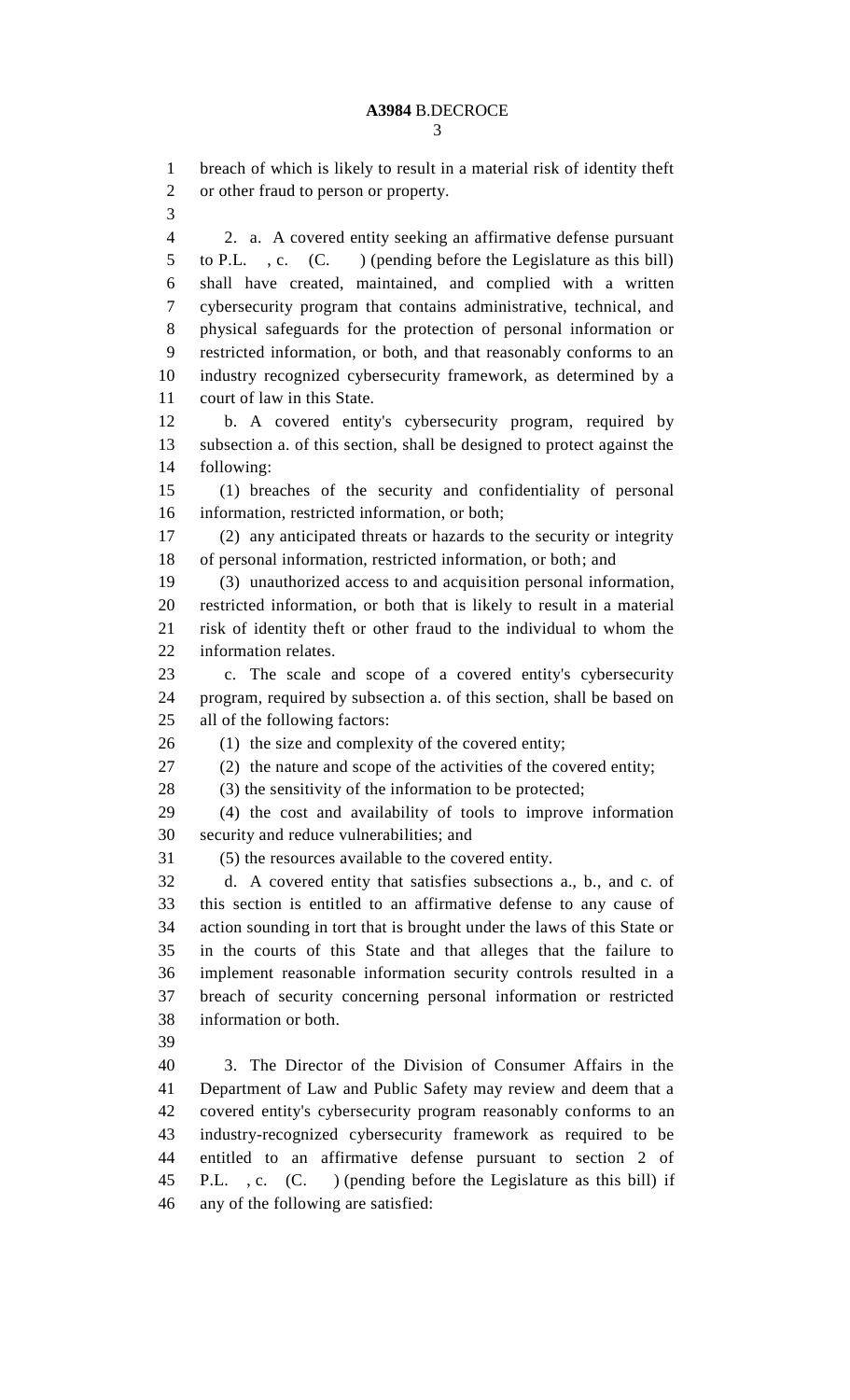## **A3984** B.DECROCE

 a. (1) the cybersecurity program reasonably conforms, as determined by the director, to the current version of any of the following, or any combination of the following, subject to required revisions, if applicable:

 (a) the Framework for Improving Critical Infrastructure Cybersecurity developed by the National Institute of Standards and Technology (NIST);

(b) NIST special publication 800-171;

(c) NIST special publications 800-53 and 800-53a;

 (d) the Federal Risk and Authorization Management Program (FedRAMP) security assessment framework;

 (e) the Center for Internet Security Critical Security Controls for Effective Cyber Defense publication; or

 (f) the International Organization for Standardization and International Electrotechnical Commission 27000 family - information security management systems.

 (2) When a final revision to a framework listed in paragraph (1) of this subsection is published, a covered entity whose cybersecurity program reasonably conforms to that framework shall reasonably conform, as determined by the director, to the revised framework not later than one year after the publication date stated in the revision.

 b. (1) If the covered entity is regulated by the State, by the federal government, or both, or is otherwise subject to the cybersecurity requirements of any of the laws or regulations listed below, and the cybersecurity program reasonably conforms, as determined by the director, to the current version of any of the following, subject to required revisions, if applicable:

 (a) Part 164 Subpart C of Title 45 of the Code of Federal Regulations, established pursuant to the "Health Insurance Portability and Accountability Act of 1996," Pub.L.104-191;

 (b) Title V of the "Gramm-Leach-Bliley Act of 1999," 15 U.S.C. s.6801 et seq., as amended;

 (c) the "Federal Information Security Modernization Act of 2014," Pub.L.113-283; or

 (d) Part 162 of Title 45 of the Code of Federal Regulations, established pursuant to the "Health Information Technology for Economic and Clinical Health Act," Pub.L.111–5.

 (2) When a framework listed in paragraph (1) of this subsection is amended, a covered entity whose cybersecurity program reasonably conforms to that framework shall reasonably conform, as determined by the director, to the amended framework not later than one year after the effective date of the amended framework.

 c. (1) The cybersecurity program reasonably complies, as determined by the director, with both the current version of the Payment Card Industry (PCI) Data Security Standard and reasonably conforms to the current version of another applicable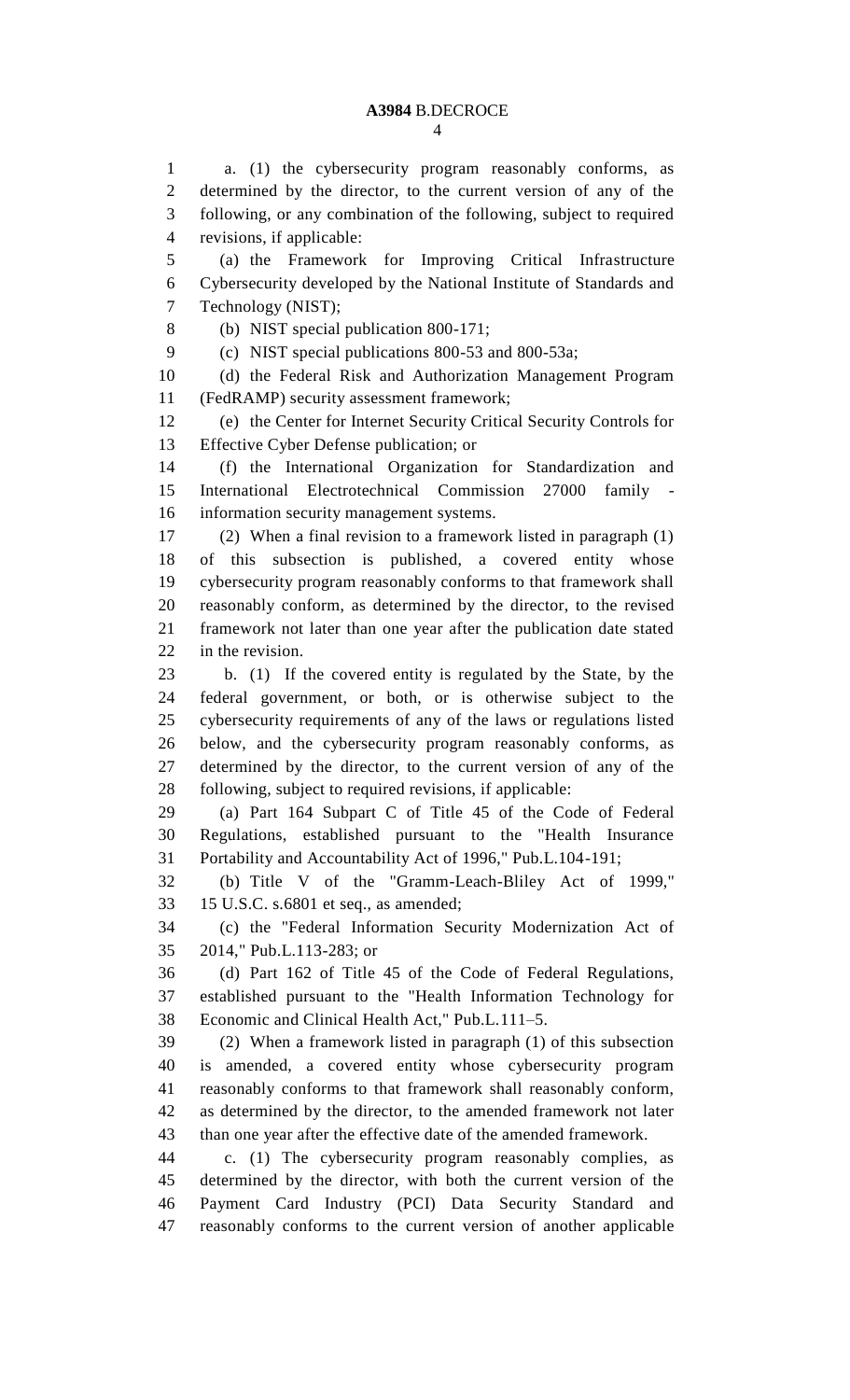industry recognized cybersecurity framework listed in subsection a. of this section, subject to required revisions, if applicable.

 (2) When a final revision to the PCI Data Security Standard is published, a covered entity whose cybersecurity program reasonably complies with that standard shall reasonably comply, as determined by the director, with the revised standard not later than one year after the publication date stated in the revision.

 d. If the director determines that a covered entity's cybersecurity program reasonably conforms to a combination of industry-recognized cybersecurity frameworks, or complies with a standard, as in the case of the PCI Data Security Standard, pursuant to subsection c. of this section, and two or more of those frameworks are revised, the covered entity whose cybersecurity program reasonably conforms to or complies with, as applicable, those frameworks shall reasonably conform to or comply with, as applicable, all of the revised frameworks not later than one year after the latest publication date stated in the revisions.

 4. Where a covered entity asserts an affirmative defense 20 pursuant to P.L. , c. (C. ) (pending before the Legislature as this bill), the court shall consider the director's determination of reasonable conformance, pursuant to section 3 of P.L. , c. (C. ) (pending before the Legislature as this bill), as evidence in order to determine whether the covered entity is entitled to the affirmative defense. A covered entity may raise the affirmative defense in court without the director's determination of reasonable conformance. Absent the director's determination of reasonable conformance, the court may determine reasonable conformance pursuant to the standards set forth in section 3 of P.L. , c. (C. ) (pending before the Legislature as this bill). 

 5. The provisions of P.L. , c. (C. ) (pending before the Legislature as this bill) shall not be construed to provide a private right of action, including a class action, with respect to any practice 35 regulated under P.L., c. (C.) (pending before the Legislature as this bill).

 6. The Director of the Division of Consumer Affairs in the Department of Law and Public Safety shall adopt, pursuant to the "Administrative Procedure Act," P.L.1968, c.410 (C.52:14B-1 et 41 seq.), within 90 days of the effective date of P.L., c. (C.) (pending before the Legislature as this bill), any rules and 43 regulations necessary to effectuate the purposes of P.L. c. (C. ) (pending before the Legislature as this bill), including the number of days the director has to make a determination pursuant to section 3 of P.L. , c. (C. ) (pending before the Legislature as this bill).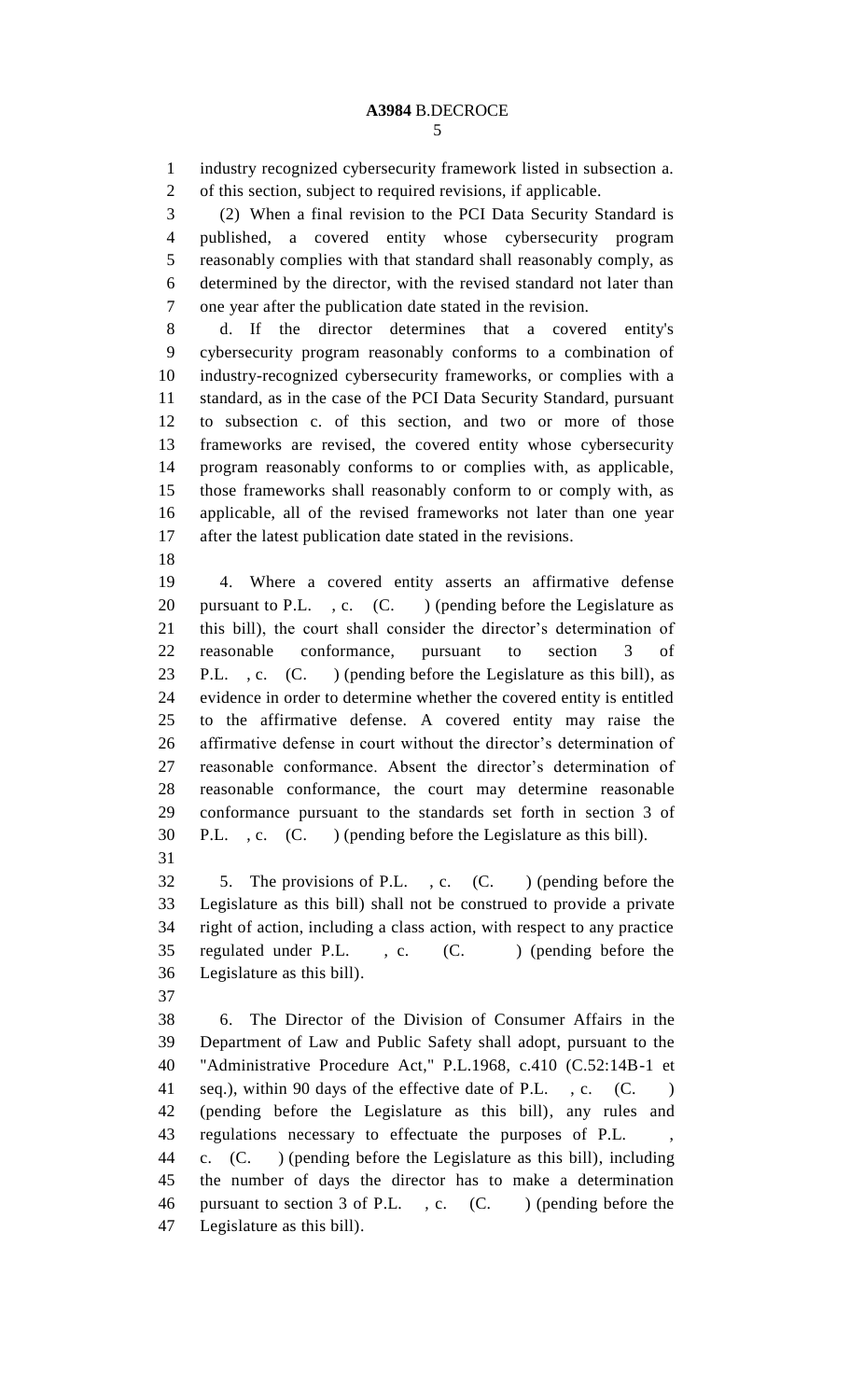## **A3984** B.DECROCE

| 1<br>$\overline{2}$ | This act shall take effect immediately.<br>7.                                                                                          |
|---------------------|----------------------------------------------------------------------------------------------------------------------------------------|
| 3                   |                                                                                                                                        |
|                     |                                                                                                                                        |
| $\overline{4}$      | <b>STATEMENT</b>                                                                                                                       |
| 5                   |                                                                                                                                        |
| 6                   | This bill creates an affirmative defense for breaches of security                                                                      |
| 7                   | of personal and restricted information, as those terms are defined in                                                                  |
| 8                   | the bill. The bill requires that if a covered entity, as that term is                                                                  |
| 9                   | defined in the bill, seeks an affirmative defense to a breach of                                                                       |
| 10                  | security, it is to have created, maintained, and complied with a                                                                       |
| 11                  | written cybersecurity program that contains administrative,                                                                            |
| 12                  | technical, and physical safeguards for the protection of personal                                                                      |
| 13                  | information or restricted information, or both, and that reasonably                                                                    |
| 14                  | conforms to an industry recognized cybersecurity framework. A                                                                          |
| 15                  | covered entity's cybersecurity program is to be designed to protect                                                                    |
| 16                  | against the following:                                                                                                                 |
| 17                  | breaches of the security and confidentiality of personal<br>1)                                                                         |
| 18                  | information, restricted information, or both;                                                                                          |
| 19                  | any anticipated threats or hazards to the security or integrity<br>2)                                                                  |
| 20                  | of personal information, restricted information, or both; and                                                                          |
| 21                  | unauthorized access to<br>and acquisition of personal<br>3)                                                                            |
| 22                  | information, restricted information, or both that is likely to result in                                                               |
| 23                  | a material risk of identity theft or other fraud to the individual to                                                                  |
| 24                  | whom the information relates.                                                                                                          |
| 25                  | The bill requires that the scale and scope of a covered entity's                                                                       |
| 26                  | cybersecurity program is to be based on all of the following factors:                                                                  |
| 27                  | 1) the size and complexity of the covered entity;                                                                                      |
| 28                  | the nature and scope of the activities of the covered entity;<br>2)                                                                    |
| 29                  | the sensitivity of the information to be protected;<br>3)                                                                              |
| 30                  | the cost and availability of tools to improve information<br>4)                                                                        |
| 31                  | security and reduce vulnerabilities; and                                                                                               |
| 32                  | the resources available to the covered entity.<br>5)                                                                                   |
| 33                  | The bill permits the Director of the Division of Consumer Affairs                                                                      |
| 34                  | in the Department of Law and Public Safety (director) to deem a                                                                        |
| 35<br>36            | covered entity's cybersecurity program, required by the bill, to                                                                       |
| 37                  | reasonably conform to an industry recognized cybersecurity                                                                             |
| 38                  | framework if the covered entity's cybersecurity program reasonably<br>conforms to any of the cybersecurity frameworks or provisions of |
| 39                  | law enumerated in the bill. A determination of reasonable                                                                              |
| 40                  | conformance by the director is to be considered by a court as                                                                          |
| 41                  | evidence in order to determine whether the covered entity is entitled                                                                  |
| 42                  | an affirmative defense. A covered entity may raise the<br>to                                                                           |
| 43                  | affirmative defense in court without the director's determination of                                                                   |
| 44                  | reasonable conformance. Absent the director's determination of                                                                         |
| 45                  | reasonable conformance, the court may determine reasonable                                                                             |
| 46                  | conformance pursuant to the standards set forth in the bill.                                                                           |
|                     |                                                                                                                                        |